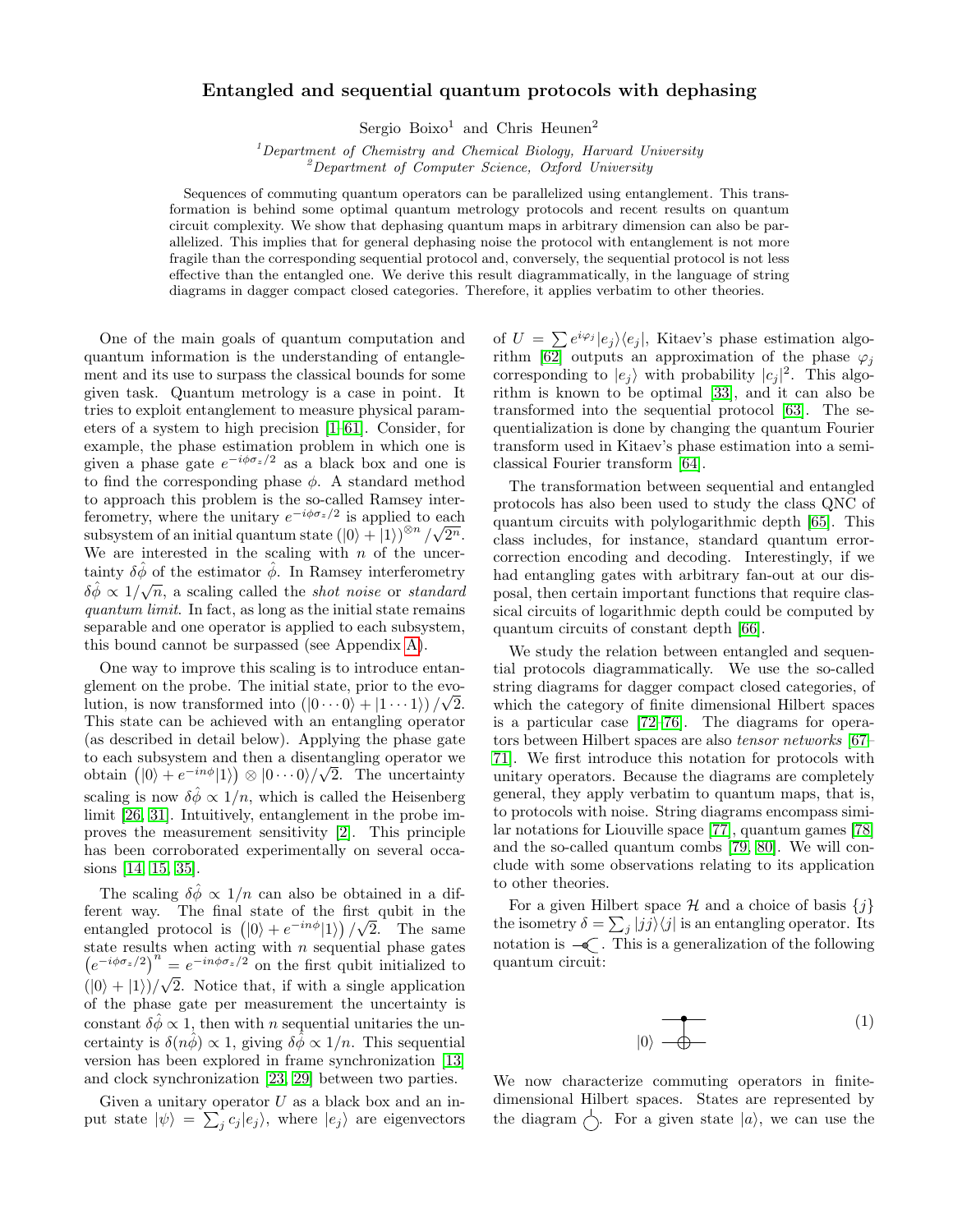entangling operator to obtain a new operator

$$
\begin{array}{|c|c|c|}\n\hline\na & := & \begin{pmatrix} a \\ \hline \end{pmatrix} & & & (2)\n\end{array}
$$

Commuting operators correspond exactly to different states with the same entangling operator or choice of basis. These operators are seen to commute with the entangling operator diagrammatically because, using the associative property of the entangling operator  $\delta$ , we get



The physical interpretation is that there is no difference whatsoever between applying a commuting gate first and then the entangling operator or first entangling and then applying the gate.

We now obtain the equivalence between the following two diagrams for any set of commuting operators  $\{f_i\}$ :



for any permutation  $\pi \in S(n)$ . Diagram [\(3\)](#page-1-0) corresponds to the entangled protocol in three steps: entangling gate, commuting gate acting on each component, disentangling gate. Diagram [\(4\)](#page-1-1) clearly corresponds to the sequential protocol. The equivalence follows diagrammatically because every commuting operator  $f_j$  can be moved to the beginning of the diagram, and the remaining loops can be cancelled by the isometry property  $-\widehat{\bullet}$   $\widehat{\bullet}$  =  $-\widehat{\bullet}$ . The main step is as follows:

$$
\bullet \left( \begin{array}{c} \bullet \\ \hline f_j \end{array} \right) \bullet \qquad (5)
$$

$$
= \underbrace{\bullet \f_j \quad \bullet \qquad}_{(6)}
$$

$$
= \bullet \boxed{f_j} \bullet \tag{7}
$$

Note that this equivalence also establishes the commutativity of the operators among themselves.

We have shown that the operators defined by the diagram of Eq. [\(2\)](#page-1-2) commute with the entangling gate. We now prove the converse. For that we use the (unnormalized) equal superposition state for a given choice of basis,

<span id="page-1-2"></span> $\sum_j|j\rangle$ , depicted as  $\lfloor$ . Its adjoint has the property

$$
\mathcal{L}_{\mathcal{P}} = \begin{bmatrix} 0 & 0 \\ 0 & 0 \end{bmatrix} = \begin{bmatrix} 0 & 0 \\ 0 & 0 \end{bmatrix}
$$

Now, given an operator a which commutes with an entangling operator, the following diagram defines the corresponding state

$$
\begin{array}{ccc}\n\downarrow & := & \downarrow \\
\hline\na & & & \\
\end{array}
$$
\n(9)

It is easy to see diagrammatically that the state and operator are then related by Eq. [\(2\)](#page-1-2).

We have given a complete diagrammatic characterization of all the commuting operators and reviewed the known equivalence of the corresponding entangled and sequential protocols. We now extend this equivalence to quantum maps with general dephasing (a similar question has been addressed before for maps on qubits [\[23\]](#page-4-9)). We denote by  $\mathcal{H}^*$  the dual space of  $\mathcal{H}$ . The diagrammatic notations for an operator c from  $\mathcal{H}_A$  to  $\mathcal{H}_B$ , its transpose  $c^*$ , adjoint  $c^{\dagger}$  and conjugate  $c_* = (c^{\dagger})^*$  are depicted

<span id="page-1-0"></span>
$$
c = \begin{pmatrix} \mathcal{H}_B & \mathcal{H}_A^* & \mathcal{H}_A & \mathcal{H}_B^* \\ \downarrow & \downarrow & \downarrow & \downarrow \\ c^* & \downarrow & \downarrow & \downarrow \\ \uparrow & \downarrow & \downarrow & \downarrow & \downarrow \\ \mathcal{H}_A & \mathcal{H}_B^* & \mathcal{H}_B & \mathcal{H}_A^* \end{pmatrix}
$$

<span id="page-1-1"></span>We will also use the notation  $\sim$  for the (entangled) state  $\sum_j |\tilde{j}j\rangle \in \mathcal{H}^* \otimes \mathcal{H}$ .

Now, let  $\mathcal{A}(\rho) = \sum_t a_t \cdot \rho \cdot a_t^{\dagger}$  be a completely positive  $\sum_{t} |t\rangle \otimes a_t$  (where the states  $|t\rangle$  live in a environment map with Kraus operators  ${a_t}$ . Define the operator  $a =$ Hilbert space  $\mathcal{H}_E$ ). Its diagrammatic representations are

$$
\mathcal{A} = \begin{bmatrix} \mathcal{H}_{B}^{*} & \mathcal{H}_{B} & \mathcal{H}_{B} \ \mathcal{H}_{B} & \ddots & \ddots & \ddots & \vdots \\ \mathcal{H}_{A}^{*} & \mathcal{H}_{A} & \mathcal{H}_{A} & \mathcal{H}_{A}^{*} \otimes \mathcal{H}_{A} & \end{bmatrix} \qquad (10)
$$

The first diagram corresponds to the Stinespring representation of A. All completely positive operators can be put in this form. The second diagram is defined as a more concise representation. Positive states  $B = b^{\dagger}b$  also have this form, with trivial input space  $\mathcal{H}_A = \mathbb{C}$ .



Every operator between Hilbert spaces can be lifted to a completely positive quantum map. The quantum map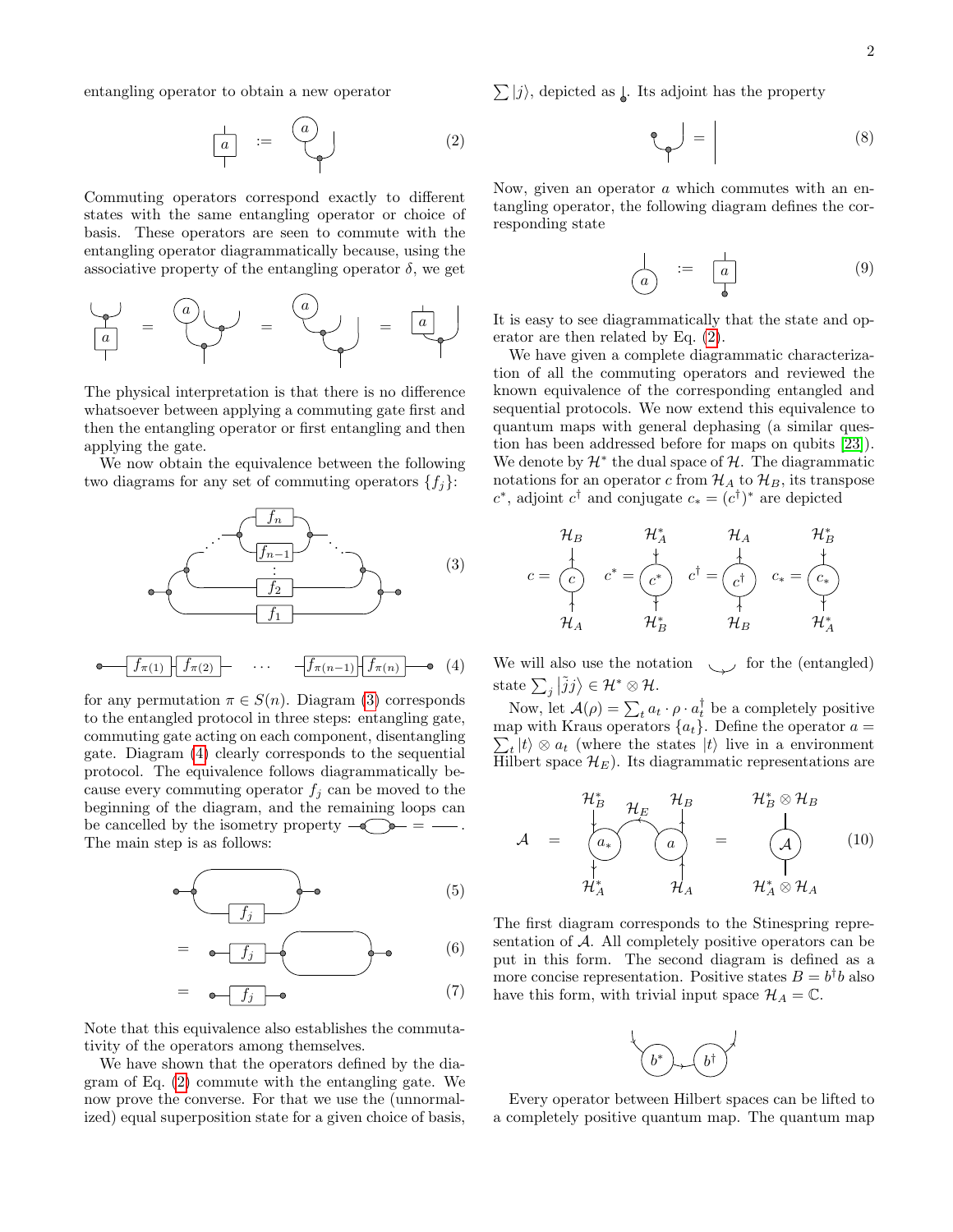obtained by lifting the entangling operator  $\delta$  for a given choice of basis has the form

$$
\begin{pmatrix} 1 & 1 \\ 1 & 1 \end{pmatrix} = \begin{pmatrix} 1 & 1 \\ 1 & 1 \end{pmatrix}
$$

For any positive state and a choice of basis we can then characterize all commuting quantum maps in that basis. They are obtained exactly as in the diagrams of Eq. [\(2\)](#page-1-2), and take the form

$$
\left\{\begin{array}{c}\n\begin{array}{c}\n\bullet \\
\bullet\n\end{array}\n\end{array}\n\right\}\n\right\} = \frac{\begin{array}{c}\n\bullet \\
\bullet \\
\bullet\n\end{array}\n\end{array} \tag{12}
$$

All the diagrams introduced for unitary operators that commute with the entangling operator apply verbatim to quantum maps. Indeed, the quantum maps constructed through an entangling map commute and all maps commuting with an entangling map are of this particular form. Further, the equivalence between the entangled and sequential protocols is upheld.

We now give explicit equations for quantum maps that commute with an entangling map. From the defining di-agram Eq. [\(12\)](#page-2-0) we see that the quantum map  $\beta$  corresponding to a positive operator  $B$  acts as

$$
\mathcal{B}(\rho) = B^* \circ \rho ,
$$

where  $\circ$  is the Schur product in the basis of the entangling map. All quantum maps of that form are completely positive (already shown diagrammatically), but in addition we want them to be trace preserving, which imposes

$$
B_{jj} = 1 \tag{13}
$$

The positive operator B has a spectral decomposition

$$
B=\sum_s |\chi_s\rangle\langle\chi_s|.
$$

This gives the Kraus decomposition of  $\mathcal{B}(\rho) = \sum_s b_s \cdot \rho \cdot b_s^{\dagger}$ , with Kraus operators

$$
b_s = \sum_j \langle \chi_s | j \rangle | j \rangle \langle j | ,
$$

Notice that in this representation the commuting quantum maps also have commuting Kraus operators.

For unitary phase maps the matrix  $B$  must have the form

$$
(B_{\text{phases}})_{jk} = e^{-i(\phi_j - \phi_k)}|j\rangle\langle k|
$$

for any choice of phases  $\{\phi_i\}$ . Maps with *dephasing* with respect to the basis of the entangling map are more interesting. The noise must be dephasing because it does not alter the populations, due to Eq. [\(13\)](#page-2-1):

$$
(\mathcal{B}(\rho))_{jj}=B_{jj}\rho_{jj}=\rho_{jj}.
$$

For the qubit case (i.e. when the dimension of the Hilbert space is two), the positive matrix  $B$  has the form

$$
\left(\begin{array}{cc} 1 & e^{-\gamma - i\phi} \\ e^{-\gamma + i\phi} & 1 \end{array}\right) ,
$$

where  $\phi$  is a phase and  $\gamma \geq 0$  parametrizes the dephasing. This quantum channel is

$$
e^{-i\phi\sigma_z/2} \cdot ((1-p)\,\rho + p\,\sigma_z\rho\sigma_z) \cdot e^{-i\phi\sigma_z/2} \ ,
$$

where  $p = \frac{1-e^{-\gamma}}{2}$  $\frac{e^{-t}}{2}$  can be interpreted as the probability of a random phase flip.

<span id="page-2-0"></span>We can also write explicitly a more generic map that is fully sequentializable. We do that by defining appropriate (unnormalized) vectors  $|\chi_s\rangle$  for the positive matrix  $B = \sum_{s} |\chi_s\rangle\langle\chi_s|$ . These vectors should be orthogonal and for the trace preserving condition should obey

$$
B_{jj} = \sum_{s} \langle j | \chi_s \rangle \langle \chi_s | j \rangle = \sum_{s} |(\chi_s)_j|^2 = 1. \tag{14}
$$

Denote the  $n$  roots of unity by

$$
\omega_j = e^{-i2\pi j/n} \,,\tag{15}
$$

where  $n$  is the dimension of the underlying Hilbert space. Define

$$
|\chi_s\rangle = \sqrt{r_s} \sum_j e^{-i\phi_j} \omega_j^s |j\rangle \tag{16}
$$

for arbitrary phases  $\phi_i$  and (dephasing) positive constants  $r_j$  such that  $\sum_j r_j = 1$ . Then

$$
\langle \chi_s | \chi_t \rangle = \sqrt{r_s r_t} \sum_j \omega_j^{t-s} = \sqrt{r_s r_t} n \delta_{s,t} , \qquad (17)
$$

<span id="page-2-1"></span>which makes the vectors orthogonal. Further,

$$
\sum_{s} |(\chi_s)_j|^2 = \sum_{s} r_s = 1 , \qquad (18)
$$

which makes the corresponding completely positive map trace preserving. The Kraus operators of this map are

$$
b_s = \sqrt{r_s} \sum_j e^{-i(\phi_j + 2\pi js/n)}|j\rangle\langle j|.
$$
 (19)

The map without dephasing (a pure rotation) is recovered by choosing  $r_s = \delta_{s,0}$ .

All diagrams we have used can equally well be interpreted in (dagger compact closed) categories other than tensor networks of Hilbert spaces. In the context of category theory, the morphism corresponding to the entangling gate  $\delta$  is called a *classical structure*, because it abstracts the process of copying classical information. It also abstracts a choice of orthonormal basis [\[81,](#page-5-8) [82\]](#page-5-9). The corresponding "equal superposition" state  $\downarrow$  is the unique unit of the classical structure. Sequentialization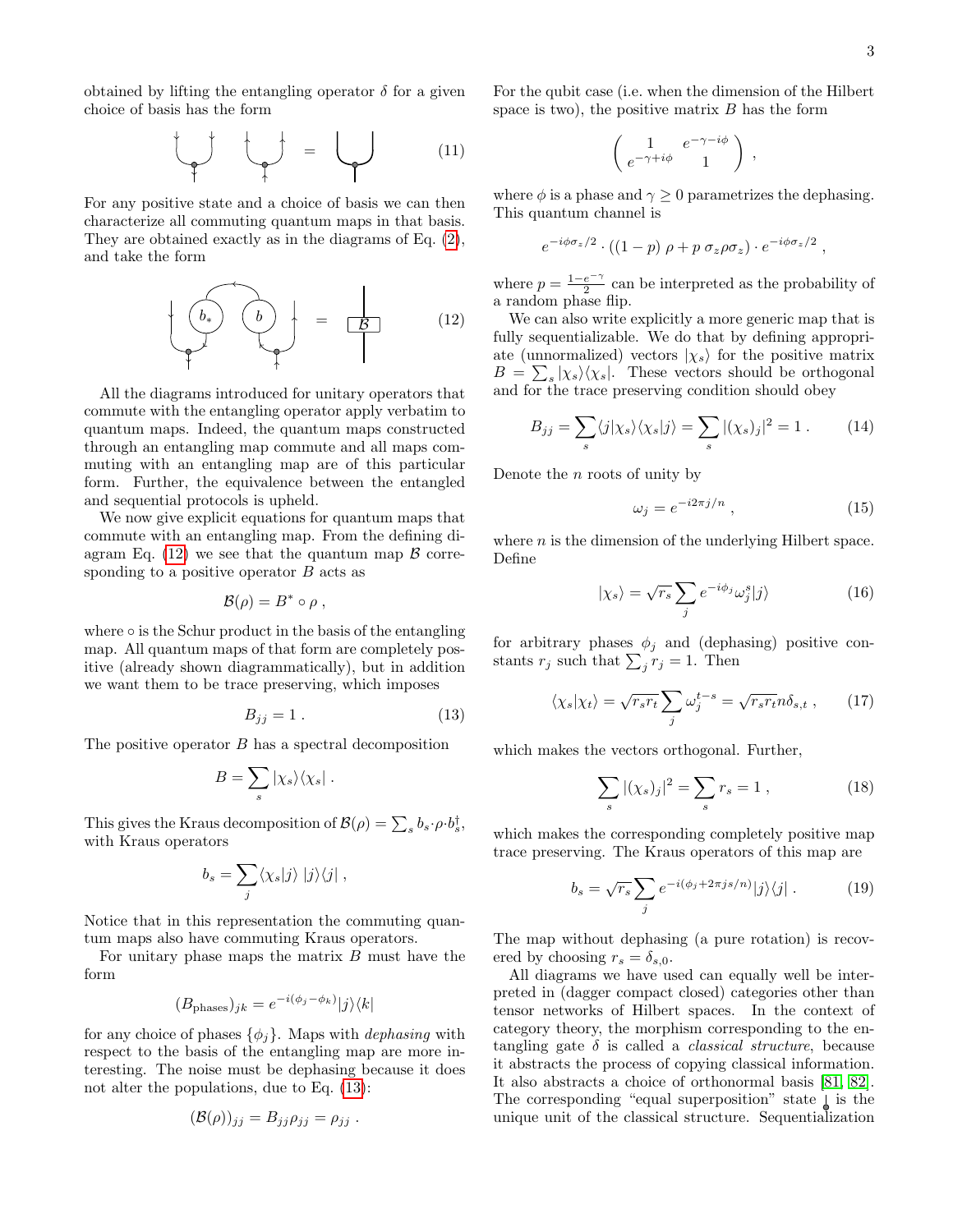and parallelization of commuting morphisms are consequences of the generalized spider theorem [\[83\]](#page-5-10), which is deduced by similar diagrammatic manipulations. Further, a dagger compact closed category with completely positive morphisms can be constructed from any dagger compact closed category [\[84\]](#page-5-11), giving the corresponding abstract "dephasing morphisms" that commute with the classical structure. Therefore our results have consequences in e.g. conformal or topological quantum field theories [\[85–](#page-5-12)[88\]](#page-5-13), and geometric quantization [\[89\]](#page-5-14).

We have derived the equivalence between the entangled and sequential protocols using only the abstract properties of the classical structures. These properties are associativity, commutativity, isometry, and the Frobenius equation. For bounded linear operators between (pure states in) finite-dimensional Hilbert spaces, it is known that these properties characterize uniquely the entangling gates [\[81,](#page-5-8) [82\]](#page-5-9). A natural question is if there are quantum maps (between mixed states), other than the ones corresponding to entangling maps, with the same properties. This would lead to sequentializable or parallelizable protocols different from the ones already covered. It turns out not to be the case. Because a classical structure is an isometry, it obeys

$$
Tr (\delta(|\psi\rangle\langle\psi|))^2 = Tr|\psi\rangle\langle\psi| = 1.
$$
 (20)

Now, because a quantum map preserves trace, this implies that a trace preserving classical structure defines a linear operator between pure states, and, by the result referenced above, must correspond to an entangling gate.

In summary, we have shown that quantum maps composed of phase gates and general dephasing are exactly the maps that commute with the entangling map. This implies that the sequential and quantum protocols are equivalent. In particular, they are equally sensitive to noise and have exactly the same responsiveness for quantum metrology. The entangled (parallel) protocol is better suited for rapidly changing signals, but is technically challenging. The diagrammatical derivation we presented has advantages over direct computations: is completely general and, arguably, simpler. Also, the abstract point of view sheds some light on the fundamental structures of some quantum protocols and applies to other theories.

Acknowledgement. Much of this work has been done while both authors were at the Institute for Quantum Information at the California Institute of Technology. We thank Peter Selinger for pointing out [\[90\]](#page-5-15), and David Pérez García, Robert König, Peter Love and Spiros Michalakis for discussions. SB acknowledges support from FIS2008-01236 and from Defense Advanced Research Projects Agency award N66001-09-1-2101. CH was supported by the Netherlands Organisation for Scientific Research (NWO).

## <span id="page-3-0"></span>Appendix A: Bound on the Fisher information scaling for separable states

The quantum Cramér-Rao inequality [\[5\]](#page-4-17) states that

$$
\delta \hat{\phi} \ge \frac{1}{\sqrt{\mathcal{I}_n}},\tag{A1}
$$

where  $\mathcal{I}_n$  is the (quantum) Fisher information corresponding to the evolution of the quantum state parametrized by  $\phi$ . This appendix proves  $\mathcal{I}_n \leq n\mathcal{I}_{\text{bound}}$ for separable states, where  $\mathcal{I}_{\text{bound}}$  is a bound on the Fisher information for one system. This is a well known fact, which we include here for completeness (see  $e.g.$  [\[39\]](#page-4-18) for a different proof). We also note that for subsystems evolving with Hamiltonian  $h$  (so the total Hamiltonian is  $\sum h$ ) there exists a bound  $\mathcal{I}_{\text{bound}} \leq ||h||$  [\[26,](#page-4-2) [31\]](#page-4-3).

Consider a quantum state  $\rho$ , implicitly parametrized by  $\phi$ . The quantum Fisher information for the state  $\rho$  is defined as

$$
\mathcal{I}_n = \text{Tr}\rho \mathcal{L}_n^2
$$

where the symmetric logarithmic derivative  $\mathcal L$  is the Hermitian operator implicitly defined by the equation

<span id="page-3-1"></span>
$$
\frac{1}{2}(\mathcal{L}_n \rho + \rho \mathcal{L}_n) = \frac{\partial \rho}{\partial \phi}.
$$

If follows directly from this definition that

$$
\text{Tr}\rho\mathcal{L} = \text{Tr}\frac{1}{2}(\mathcal{L}_n\rho + \rho\mathcal{L}_n) = \text{Tr}\frac{\partial\rho}{\partial\phi} = \frac{\partial \text{Tr}\rho}{\partial\phi} = 0. \quad (A2)
$$

Now assume that  $\rho$  is a product quantum state  $\rho_p =$  $\rho^{(1)} \otimes \cdots \otimes \rho^{(n)}$ . It is easy to check directly that if  $\mathcal{L}^{(j)}$ is the symmetric logarithmic derivative corresponding to  $\rho^{(j)}$ , then the symmetric logarithmic derivative of the product state  $\rho$  is

$$
\mathcal{L}_p = \sum_j 1 \otimes \cdots \otimes 1 \otimes \mathcal{L}^{(j)} \otimes \cdots \otimes 1 = \sum_j \mathcal{L}^{(j)}.
$$

The corresponding Fisher information is

$$
\mathcal{I}_p = \text{Tr}\rho_p \mathcal{L}_p^2 = \sum_j \text{Tr}\rho_p (\mathcal{L}^{(j)})^2 + \sum_{j \neq k} \text{Tr}\rho_p \mathcal{L}^{(j)} \otimes \mathcal{L}^{(k)}
$$

$$
= \sum_j \text{Tr}\rho_p (\mathcal{L}^{(j)})^2
$$

$$
= \sum_j \mathcal{I}_p^{(j)} \le n\mathcal{I}_{\text{bound}}.
$$

The fact that  $\text{Tr}\rho_p \mathcal{L}^{(j)} \otimes \mathcal{L}^{(k)} = 0$  for  $j \neq k$  follows almost directly from  $(A2)$ .

Finally consider an ensemble of states  $\rho_e = \sum_j p_j \rho_j$ . To calculate the symmetric logarithmic derivative of an ensemble it is simpler to start with the corresponding quantum superposition  $\rho_{ex} = \sum_j p_j \rho_j \otimes |j\rangle\langle j|$ . It is easy to check directly that the corresponding symmetric logarithmic derivative for this superposition is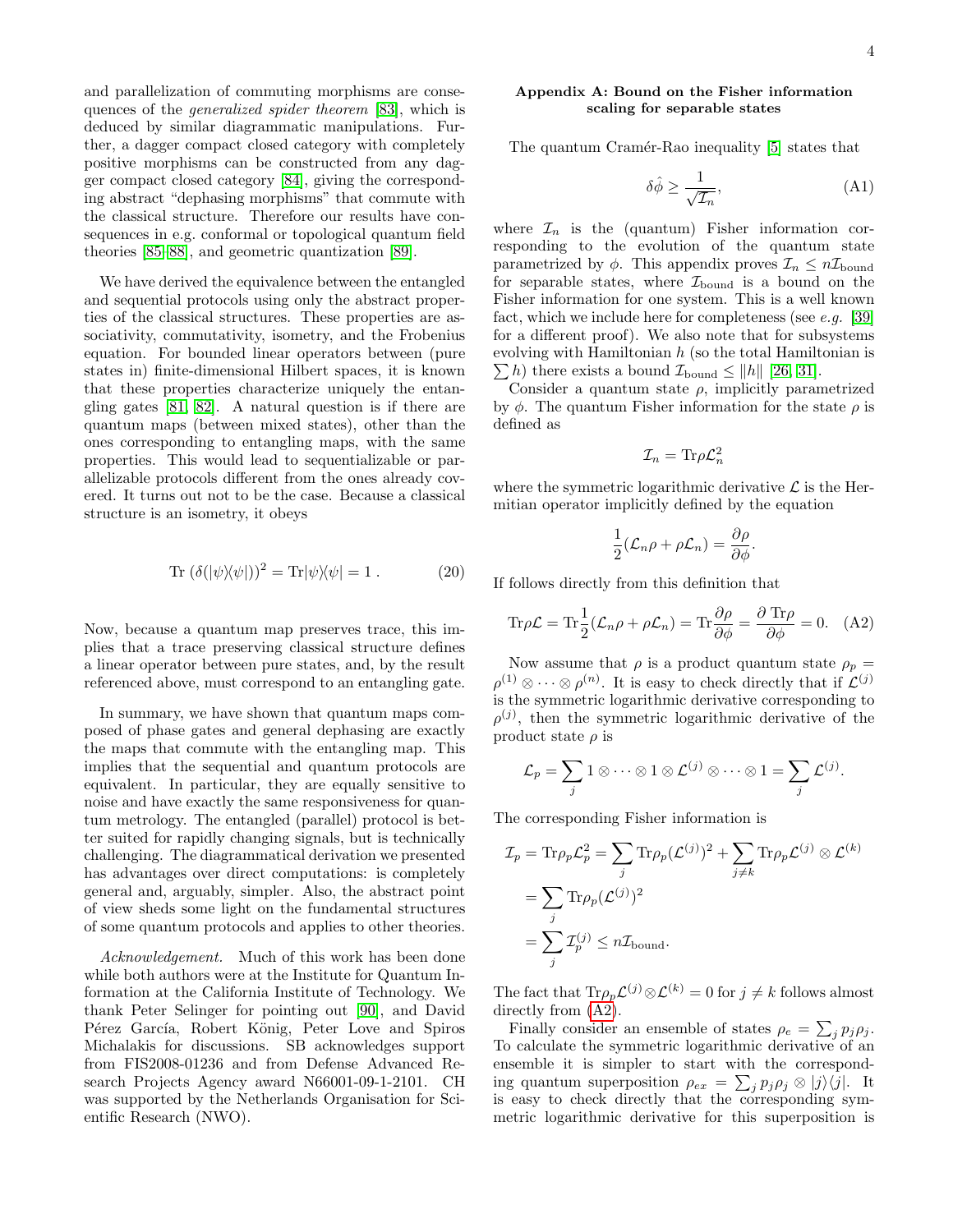$\mathcal{L}_{ex} = \sum_{j} \mathcal{L}^{(j)} \otimes |j\rangle\langle j|.$  This gives the quantum Fisher information for the superposition

$$
\mathcal{I}_{ex} = \text{Tr}\rho_{ex}\mathcal{L}_{ex}^2 = \sum_j p_j \mathcal{I}_{ex}^{(j)} \le \max_j \mathcal{I}_{ex}^{(j)}.
$$

Now, the difference between the quantum ensemble  $\rho_e$ and the quantum superposition  $\rho_{ex}$  is simply a trace over the auxiliary system that marks the particular state of the ensemble. That is, we forget or lose information. The corresponding Fisher information can only decrease as a

- <span id="page-4-0"></span>[1] C. W. Helstrom, Quantum detection and estimation theory (Academic Press, New York, 1976).
- <span id="page-4-4"></span>[2] C. M. Caves, Phys. Rev. D 23, 1693 (1981).
- [3] A. S. Holevo, *Probabilistic and statistical aspects of quan*tum theory (North-Holland, Amsterdam, 1982).
- [4] D. J. Wineland et. al., Phys. Rev. A **46**, R6797 (1992).
- <span id="page-4-17"></span>[5] S. L. Braunstein and C. M. Caves, Phys. Rev. Lett. 72, 3439 (1994).
- [6] J. J. Bollinger et. al. , Phys. Rev. A 54, 4649 (1996).
- [7] S. F. Huelga et. al., Phys. Rev. Lett. 79, 3865 (1997).
- [8] V. Buzek, R. Derka, and S. Massar, Phys. Rev. Lett. 82, 2207 (1999).
- [9] V. Meyer et. al., Phys. Rev. Lett. **86**, 5870 (2001).
- [10] D. Ulam-Orgikh and M. Kitagawa, Phys. Rev. A 64, 052106 (2001).
- [11] A. Fujiwara, Phys. Rev. A 65, 12316 (2001).
- [12] H. Lee et. al., J. Mod. Opt. 49, 2325 (2002).
- <span id="page-4-8"></span>[13] T. Rudolph and L. Grover, Phys. Rev. Lett. **91**, 217905 (2003).
- <span id="page-4-5"></span>[14] M. W. Mitchell, J. S. Lundeen, and A. M. Steinberg, Nature 429, 161 (2004).
- <span id="page-4-6"></span>[15] P. Walther et. al., Nature **429**, 158 (2004).
- [16] A. André, A. S. Sorensen, and M. D. Lukin, Phys. Rev. Lett. **92**, 230801 (2004).
- [17] A. Luis, Phys. Lett. A **329**, 8 (2004).
- [18] E. Bagan, M. Baig, and R. Munoz-Tapia, Phys. Rev. A 70, 030301 (2004).
- [19] J. A. Dunningham and K. Burnett, Phys. Rev. A 70, 033601 (2004).
- [20] G. Chiribella et. al., Phys. Rev. Lett. 93, 180503 (2004).
- [21] J. Beltran and A. Luis, Phys. Rev. A **72**, 045801 (2005).
- [22] M. de Burgh and S. D. Bartlett, Phys. Rev. A 72, 042301 (2005).
- <span id="page-4-9"></span>[23] S. Boixo et. al., Laser Phys. 16, 1525 (2006).
- [24] A. Monras, Phys. Rev. A **73**, 033821 (2006).
- [25] M. Hayashi, Phys. Lett. A **354**, 183 (2006).
- <span id="page-4-2"></span>[26] V. Giovannetti, S. Lloyd, and L. Maccone, Phys. Rev. Lett. **96**, 010401 (2006).
- [27] A. Fujiwara, J. Phys. A **39**, 12489 (2006).
- [28] M. Hayashi, Quantum Information: An Introduction (Springer, 2006).
- <span id="page-4-10"></span>[29] B. L. Higgins et. al., Nature 450, 393 (2007).
- [30] A. Shaji and C. M. Caves, Phys. Rev. A 76, 032111 (2007).
- <span id="page-4-3"></span>[31] S. Boixo et. al., Phys. Rev. Lett. 98, 090401 (2007).
- [32] A. M. Rey, L. Jiang, and M. D. Lukin, Phys. Rev. A 76, 053617 (2007).
- <span id="page-4-12"></span>[33] W. van Dam et. al. , Phys. Rev. Lett. 98, 090501 (2007).

result:  $\mathcal{I}_e \leq \mathcal{I}_{ex}$ . Formally, this is a consequence of the monotonicity of the Fisher information [\[91\]](#page-5-16).

To conclude, we recall that a separable quantum state has the form  $\rho_s = \sum_j p_j \rho_1^{(j)} \otimes \cdots \otimes \rho_N^{(j)}$ . Putting together the bounds for ensembles and product states we conclude that  $\mathcal{I}_s \leq n\mathcal{I}_{\text{bound}}$ , or, in other words,

$$
\delta \hat{\phi} \geq \frac{1}{\sqrt{n \mathcal{I}_\text{bound}}}.
$$

- [34] A. Monras and M. G. A. Paris, Phys. Rev. Lett. 98, 160401 (2007).
- <span id="page-4-7"></span>[35] T. Nagata et. al., Science 316, 726 (2007).
- [36] S. Boixo et. al., Phys. Rev. Lett. **101**, 040403 (2008).
- [37] S. Boixo and R. D. Somma, Phys. Rev. A 77, 052320 (2008).
- [38] S. Choi and B. Sundaram, Phys. Rev. A 77, 053613 (2008).
- <span id="page-4-18"></span>[39] S. Boixo et. al. , Phys. Rev. A 77, 012317 (2008).
- [40] A. Fujiwara and H. Imai, J. Phys. A 41, 255304 (2008).
- [41] L. Pezz and A. Smerzi, Phys. Rev. Lett. **100**, 073601 (2008).
- [42] J. A. Jones et. al., Science **324**, 1166 (2009).
- [43] J. Appel et. al., Proceedings of the National Academy of Sciences **106**, 10960 (2009).
- [44] B. A. Chase et. al., Phys. Rev. A **79**, 062107 (2009).
- [45] D. Maldonado-Mundo and A. Luis, Phys. Rev. A 80, 063811 (2009).
- [46] U. Dorner et. al., Phys. Rev. Lett. **102**, 040403 (2009).
- [47] T. Lee et. al., Phys. Rev. A **80**, 063803 (2009).
- [48] M. Aspachs et. al., Phys. Rev. A **79**, 033834 (2009).
- [49] L. Maccone and G. De Cillis, Phys. Rev. A 79, 023812 (2009).
- [50] C. M. Caves and A. Shaji, Opt. Comm. **283**, 695 (2010).
- [51] M. G. Genoni, S. Olivares, and M. G. A. Paris, Phys. Rev. Lett. 106, 153603 (2011).
- [52] M. Kacprowicz et. al., Nat Photon 4, 357 (2010).
- [53] K. Modi et. al. , arXiv:1003.1174 (2010).
- [54] T. Tilma et. al., Phys. Rev. A 81, 022108 (2010).
- [55] A. Rivas and A. Luis, Phys. Rev. Lett. 105, 010403 (2010).
- [56] M. Zwierz, C. A. Pérez-Delgado, and P. Kok, Phys. Rev. Lett. 105, 180402 (2010).
- [57] J. Kolstrokodynacuteski and R. Demkowicz-Dobrzanacuteski, Phys. Rev. A 82, 053804 (2010).
- [58] V. Giovannetti, S. Lloyd, and L. Maccone, Nat Photon 5, 222 (2011).
- [59] B. M. Escher, R. L. de Matos Filho, and L. Davidovich, Nat Phys 7, 406 (2011).
- [60] M. Napolitano et. al., Nature 471, 486 (2011).
- <span id="page-4-1"></span>[61] M. Mullan and E. Knill, 1107.5347 (2011).
- <span id="page-4-11"></span>[62] A. Y. Kitaev, quant-ph/9511026 (1995).
- <span id="page-4-13"></span>[63] E. Knill, G. Ortiz, and R. D. Somma, Phys. Rev. A 75, 012328 (2007).
- <span id="page-4-14"></span>[64] R. B. Griffiths and C. Niu, Phys. Rev. Lett. 76, 3228 (1996).
- <span id="page-4-15"></span>[65] C. Moore and M. Nilsson, SIAM J. Comp. 31, 799 (2002).
- <span id="page-4-16"></span>[66] P. Hoyer and R. Spalek (Springer-Verlag, 2003), STACS